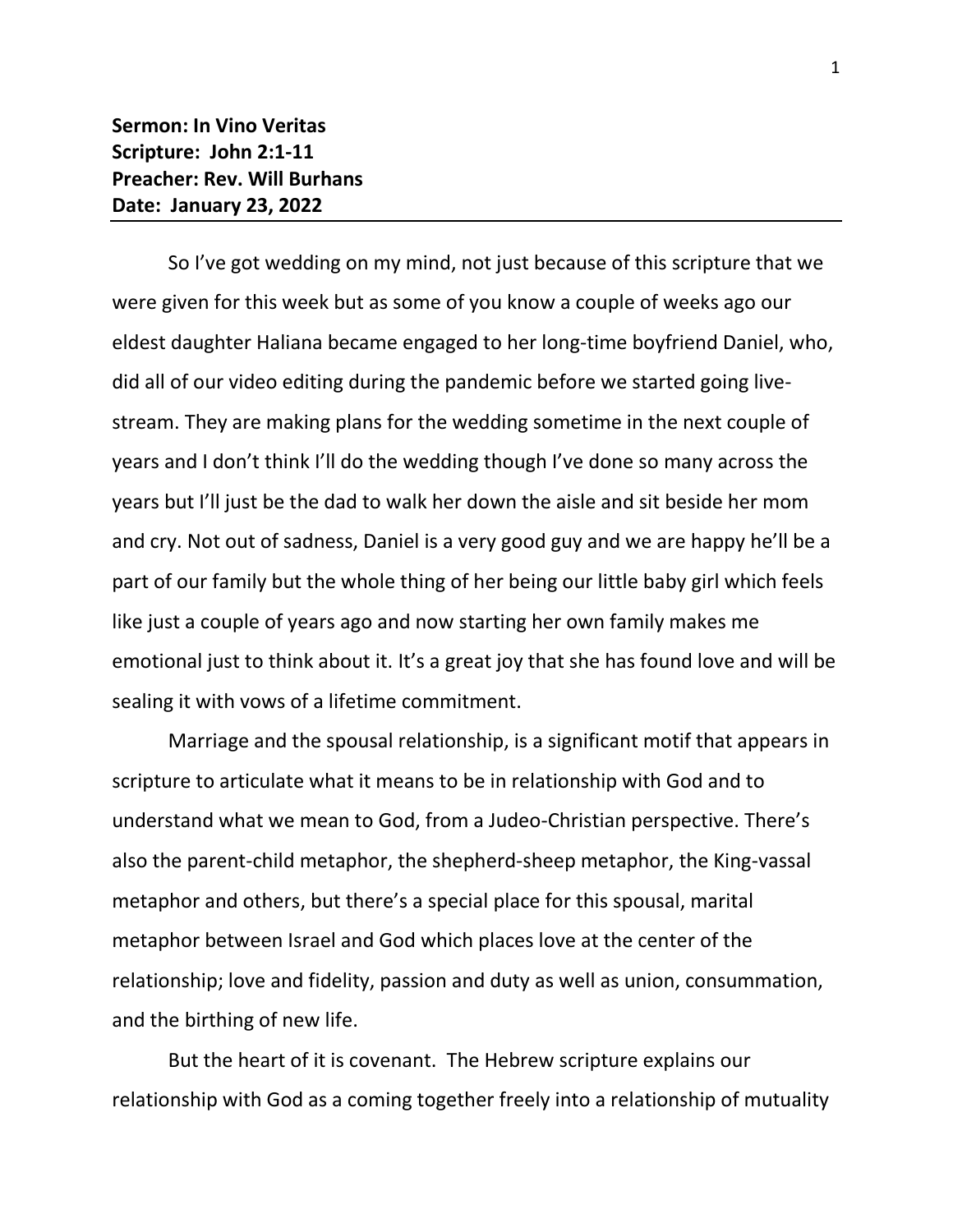and love. It could so NOT be that… we could be the Creator God's puppets or machines or slaves but instead we are given love by God, asked for our hand in a marriage of sorts and we respond with our "I do"… or "I don't". I explain to couples I'm marrying that the reason we have the words of intent where the presider asks "do you take this man, do you take this woman" is to establish that this is a relationship entered by each party freely out of love with no force involved – it is a notion of marriage based upon Israel's covenant with God that it comes about not through arrangement but through an experience of the heart and a choice of free will.

If this is how God the omnipotent one operates with us then we see that God has chosen to curtail God's own power and control, in order to ensure and safe-guard that it is one of freely chosen love. And yes, it also means we can choose not to be in relationship with God, that we are free to choose less than love, but that is the risk God is willing to take for the sake of love, a risk that had grave consequences at the still turning point of history when Jesus embodied God's love and for it was put on the cross, the very symbol of freely chosen love, the very image of the consequences of that love in a harsh world and how those dire consequences won't deter love and love's purposes.

But given that covenant and the spousal relationship is a metaphor that the Hebrew scriptures use for God relating to God's people, it is not surprising, that after the first chapter of the Gospel of John where much of what John says about Jesus reflects the opening chapter of Genesis – in the beginning was the word –he would immediately share the story of Jesus at a wedding feast, the bride-groom has arrived. And what he notices when he joins the party, thanks to his mother, is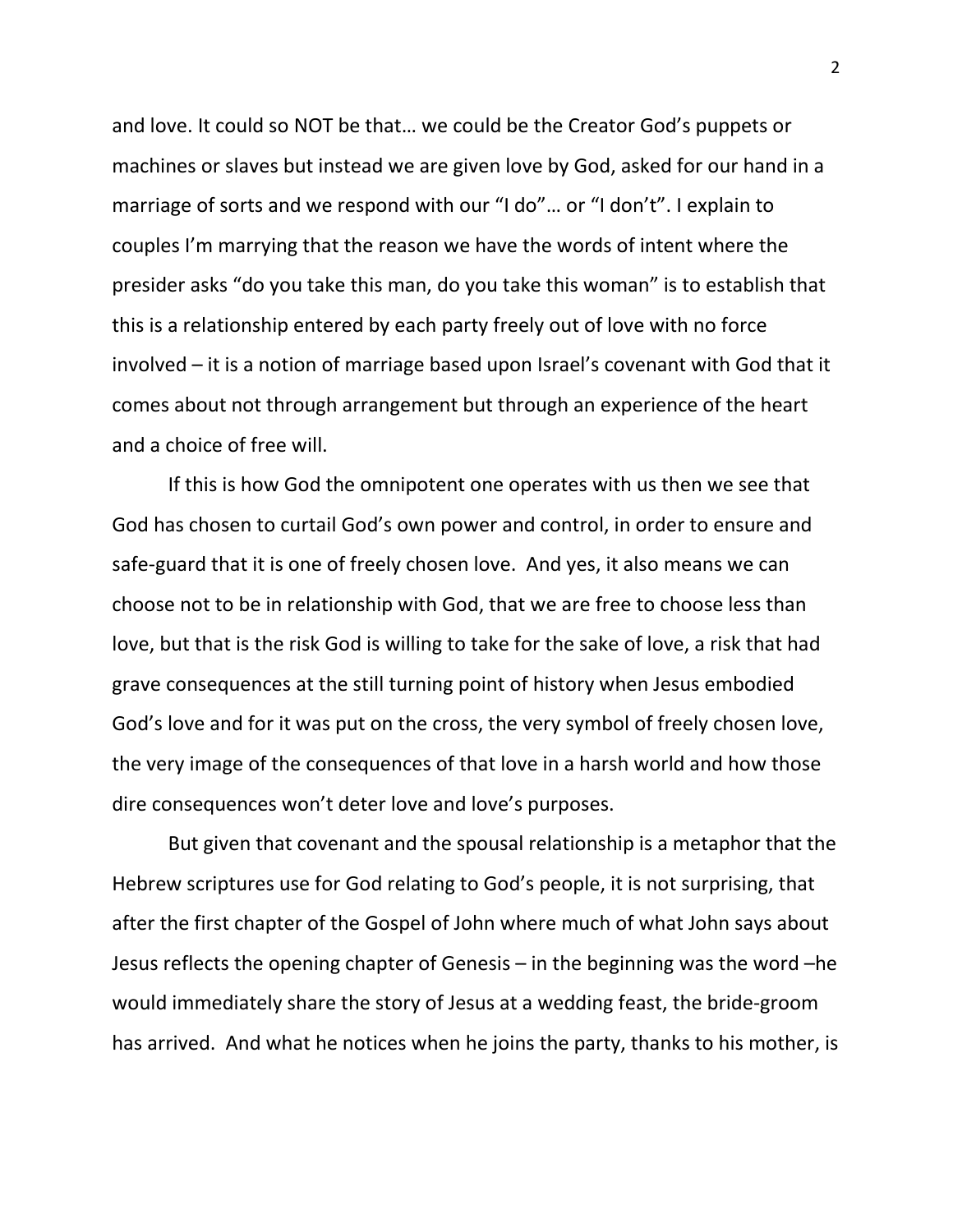that the wine offered for this great celebratory feast, the spirit for the gathering, has run dry.

Mary turns to Jesus and says – "do something!" And for John what Jesus does is a sign for things to come, the first of the 7 signs that Jesus does in the Gospel of John, each sign revealing to people in ever widening circles the nature of who Jesus is and what he is going to be about. And here at the outset we catch a glimpse of what Jesus is going to be about and wow, it's awesome!

He looks over and chooses 6 huge stone jugs that were designed to hold gallons and gallons of water for the Jewish purification rights and he tells the servants to fill them with water and then take some out and bring it to the head server and, as we know, what the server discovers is that in the jugs is no longer water but the most delectable wine! The quality and the abundance is astounding! The head server whose managing the party thinks it's the groom's family's doing but the servants know what happened and see it as a sign of Jesus' glory. A sign and a premonition for what is to come when Jesus will pour out this life for the sake of the world and the Holy Spirit will come in abundance to bring joy. You see the old rites of purification and sacrifice would no longer be needed for through Jesus' sacrifice a purification has happened that has broken through the barriers and impediments in the human heart to the presence and activity of the Spirit of God and that Spirit which merely sustained us as water becomes the wine that gladdens the Spirit and gives the glimpse and foretaste of eternity to come.

It's so excessive, this first sign of Jesus' in the Gospel of John – upwards to 180 gallons of fine wine! It boggles the imagination! But it also reminds us here at the outset that even though this story goes to some dark places and seems to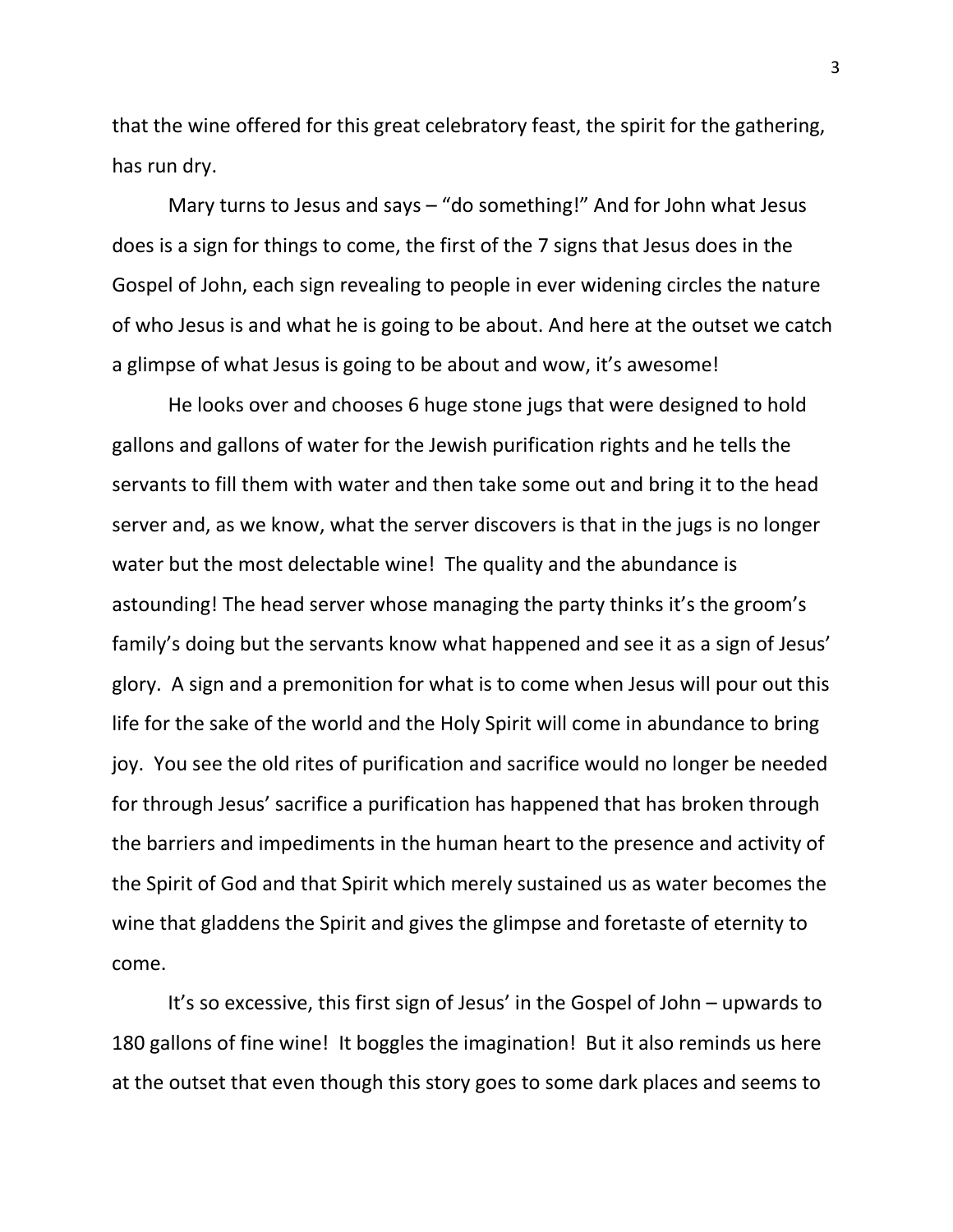end in tragedy and grief, it is ultimately a story, actually THE story of greatest joy, a joy that is equivalent to love having been found and committed to and consummated, as in a wedding, where everyone around the couple is dancing and drinking for joy that the very thing they were made for, to be united with one another and completed one in another, has been fulfilled!

I sometimes wonder if in our serious religiosity we too often forget or run rough shod over the JOY that is a big part of the story and there's a little too much furrowed brow and gritty determination to be better and to do what is acceptable and respectable and be adequate for God's purposes in us... while Jesus is stumbling in with overflowing jugs of wine saying who wants to party with me!! There's this one cartoon of the changing of water to wine which has him standing before a big clay jar with other  $1<sup>st</sup>$  century Mediterranean people looking into the big jug and the title says "Jesus turns water into Vitamin Water" and Jesus is saying to the people who look a little disappointed "try it before you say anything!"

No, when Jesus comes he doesn't bring vitamin water to improve our health he brings 180 gallons of fine wine to increase our joy! It's how the Gospel of John begins - with abundance, excess, joy, celebration, as in a wedding feast! And it's how it will end as well, beyond the disciples wildest imaginings, the Holy Spirit overflooding the banks of their hearts and communities and spilling out into the streets! Now granted there some difficult places it goes before it gets there, but the darkness is what frames the light, the sorrow makes room for the joy. Each year during Advent at the Service of Light we read the poem by Kahlil Gibran that says "the deeper the sorrow carves into your being, the more joy you can